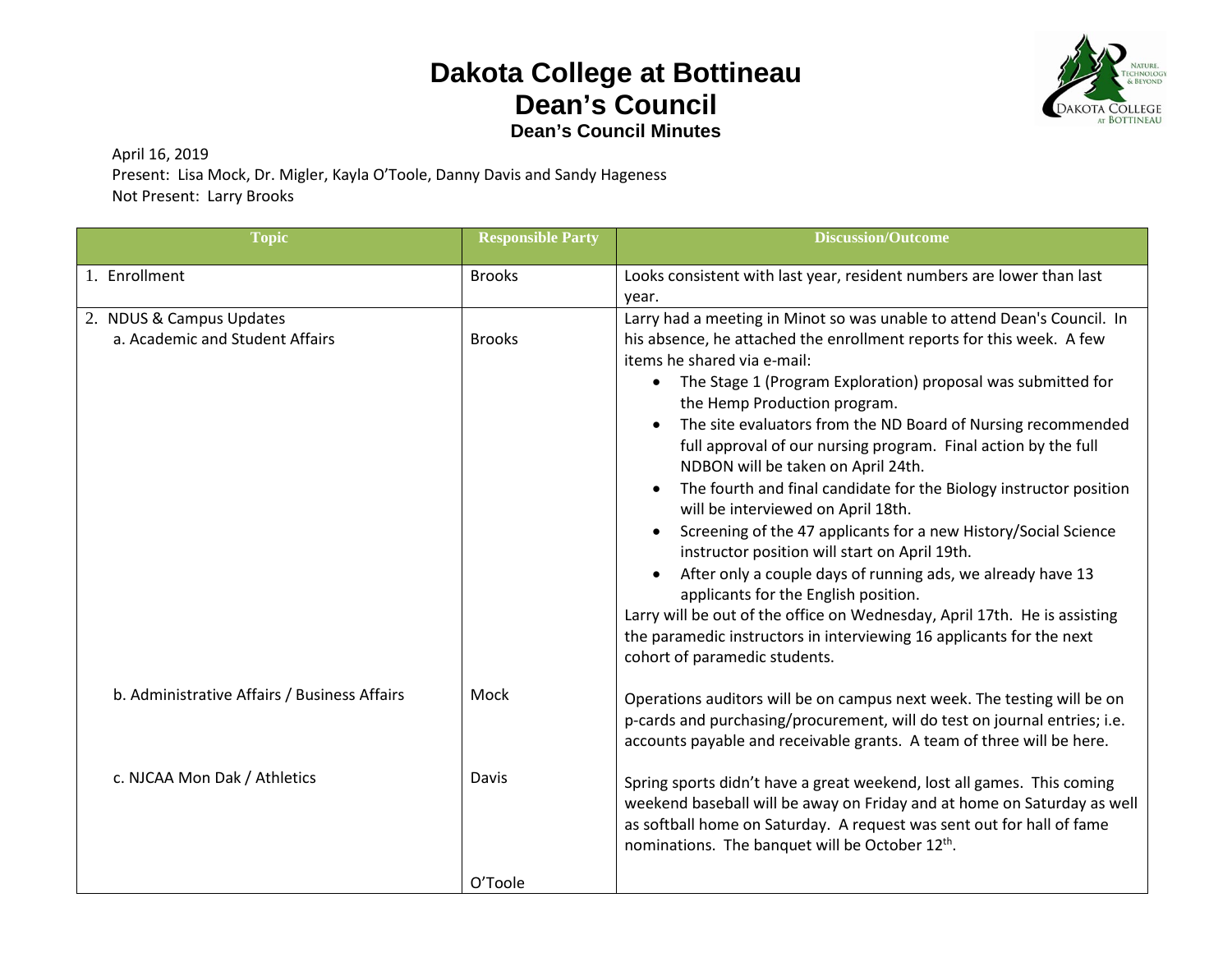## **Dakota College at Bottineau Dean's Council**



| d. Distance Education Council/Distance Ed. and |          | Working with Amy Koehler on a non-credit market manager course             |
|------------------------------------------------|----------|----------------------------------------------------------------------------|
| <b>Academic Support Services</b>               |          | online. Also in process of setting up the kid's camp for community ed this |
|                                                |          | summer.                                                                    |
|                                                |          | Met with Larry last week, looking for a process for hybrid courses as      |
|                                                |          | getting more requests. Working on process to assure course is meeting      |
|                                                |          | seat-time. Implementing a new process for on-line faculty where they       |
|                                                |          | can copy over their own courses. DC updates, finalizing all                |
|                                                |          | documentation for all DC faculty that are adjunct. Doing a LEAP            |
|                                                |          | presentation for Bottineau community on Monday, May 6 on campus.           |
|                                                |          | Have addresses of area students, flyer, etc. To mail to students/families  |
|                                                |          | to learn about DC. Attended an NCEC meeting in Rugby a few weeks ago.      |
|                                                |          | Principal at Bishop Ryan, Minot is interested in our DC program. Kayla is  |
|                                                |          | on the radio tomorrow for LEAP.                                            |
|                                                |          |                                                                            |
|                                                | Hageness |                                                                            |
| e. Public Affairs Council                      |          | Videographers will be on campus today and tomorrow. Working with           |
|                                                |          | Amy to promote the girls summer aquaculture and hydroculture camp.         |
|                                                |          | Coyote Warrior author will present next Wednesday for book read. The       |
|                                                |          | Conservation Award will be presented to Todd Grant on Wednesday, April     |
|                                                |          | 24 <sup>th</sup> at 10am with a tree planting to follow.                   |
|                                                | Migler   |                                                                            |
| f. Chancellor's Cabinet / Dean's Update        |          | HLC conference held last week and will be things to address to prepare     |
|                                                |          | for review.                                                                |
|                                                |          |                                                                            |
|                                                |          | Events Coordinator position offered and accepted by Rachel Thompson.       |
|                                                |          | Should be starting the end of the month or so.                             |
|                                                |          |                                                                            |
|                                                |          | Custodian positions are being worked out. One position open. Will be       |
|                                                |          | hiring more summer help this year. The positions are five days a week      |
|                                                |          | and increased the hourly wage.                                             |
|                                                |          |                                                                            |
|                                                |          | Legislator updates - things are looking good. It appears the salary        |
|                                                |          | budget is a 2% year one and 2.5% year two. There is a proposal on the      |
|                                                |          | table for a minimum of at least \$120/month increase, which will be 2.5-   |
|                                                |          | 4% increase for some. Healthcare still covered at full amount for next     |
|                                                |          | two years per legislature.                                                 |
|                                                |          |                                                                            |